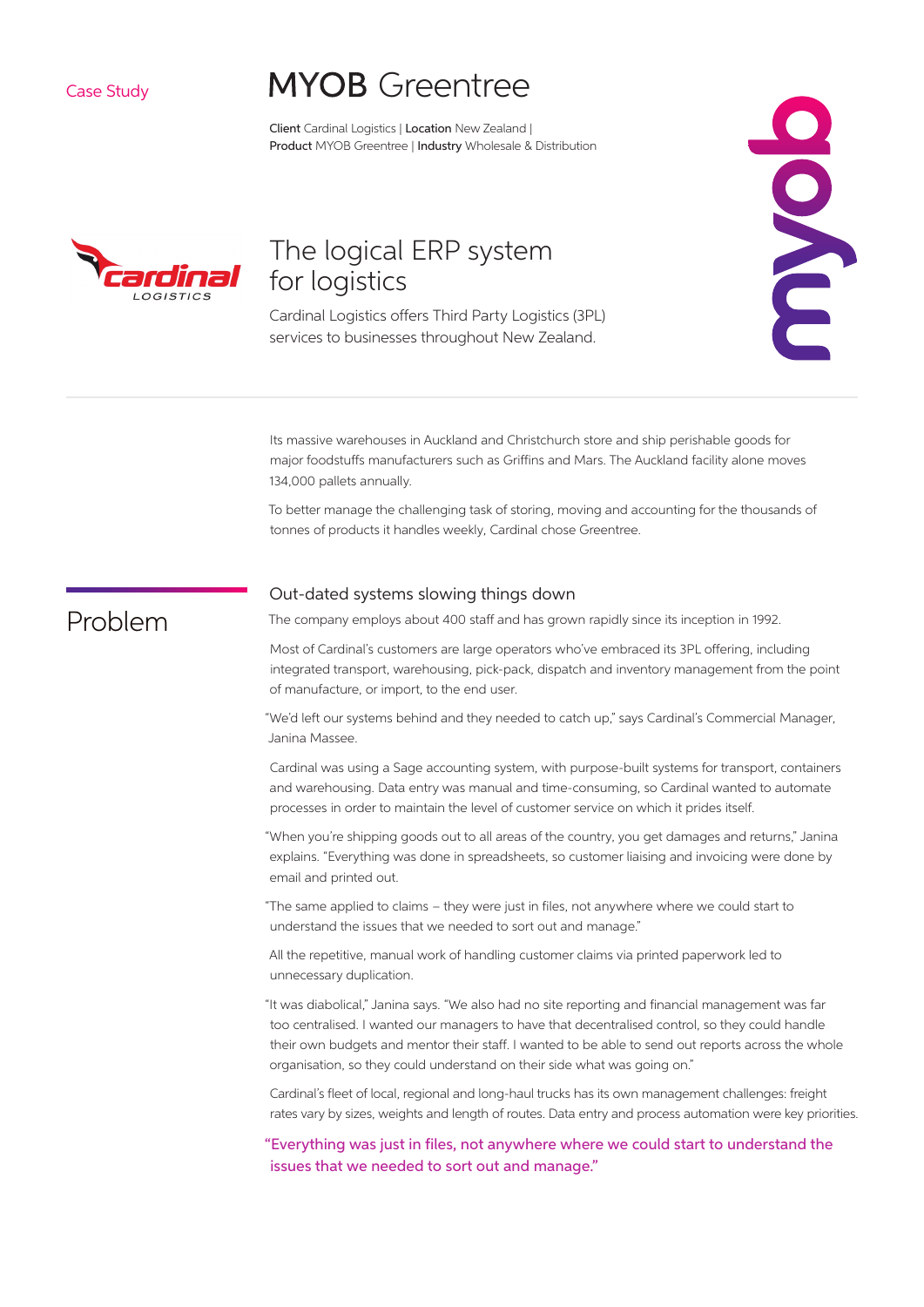#### MYOB Cardinal Logistics Case Study

### Solution

### Flexible, integrated functionality

Cardinal assessed Sage UK, Epicor, NetSuite and SAP along with Greentree.

"We went with Greentree for its excellent functionality, its flexibility and its ease of use," says Janina. "We saw it could meet all our needs and grow with us – even if we quadruple in size, I'm confident that Greentree can handle it."

Greentree's ability to integrate with the specialist logistics systems was another deciding factor. Its elimination of so much manual data entry frees up staff to focus on better work that adds value to the business.

The legacy Sage system offered no reporting on Cardinal's vehicles. With Greentree Job Costing, the return generated by the trucks can now be assessed for profitability. It also enables reporting on other cost centres within Cardinal's various sites.

"From that information we can tell whether an individual truck is costing us too much and we can make lese, sell or buy decisions," says Janina. "We save ourselves quite significant amounts of money by having that information available."

"We went with Greentree for its excellent functionality, its flexibility and its ease of use."

### Outcome

#### Customers empowered

Customers are also empowered too as Greentree's eService module enables them to make their claims online that are then quickly forwarded to the relevant staff. It's more efficient and offers better documentation. Customers also get better reporting and more timely feedback.

"We do financial management for some of our bigger customers, and we give them weekly reports, to give them better understanding of their costs and general performance," Janina says.

The live information supplied by Greentree IQ (Powered by QlikView) gives Cardinal an unprecedented view of performance across the business, resulting in better strategic decision-making.

"Greentree has now enabled a better collaboration across the company, so we've got happier staff because they know what's going on, and our customers are being responded to in a much shorter time frame," Janina says.

"I've used a lot of different software packages, but I've never seen anything better than Greentree," Janina concludes. "We're always seeking gains in efficiency and productivity, and Greentree enables us to focus on getting everything right.

"It's very exciting and encouraging to have such quality information. It has the ability to grow our business and is a delightful system to use."

"I've used a lot of different software packages, but I've never seen anything better than Greentree."